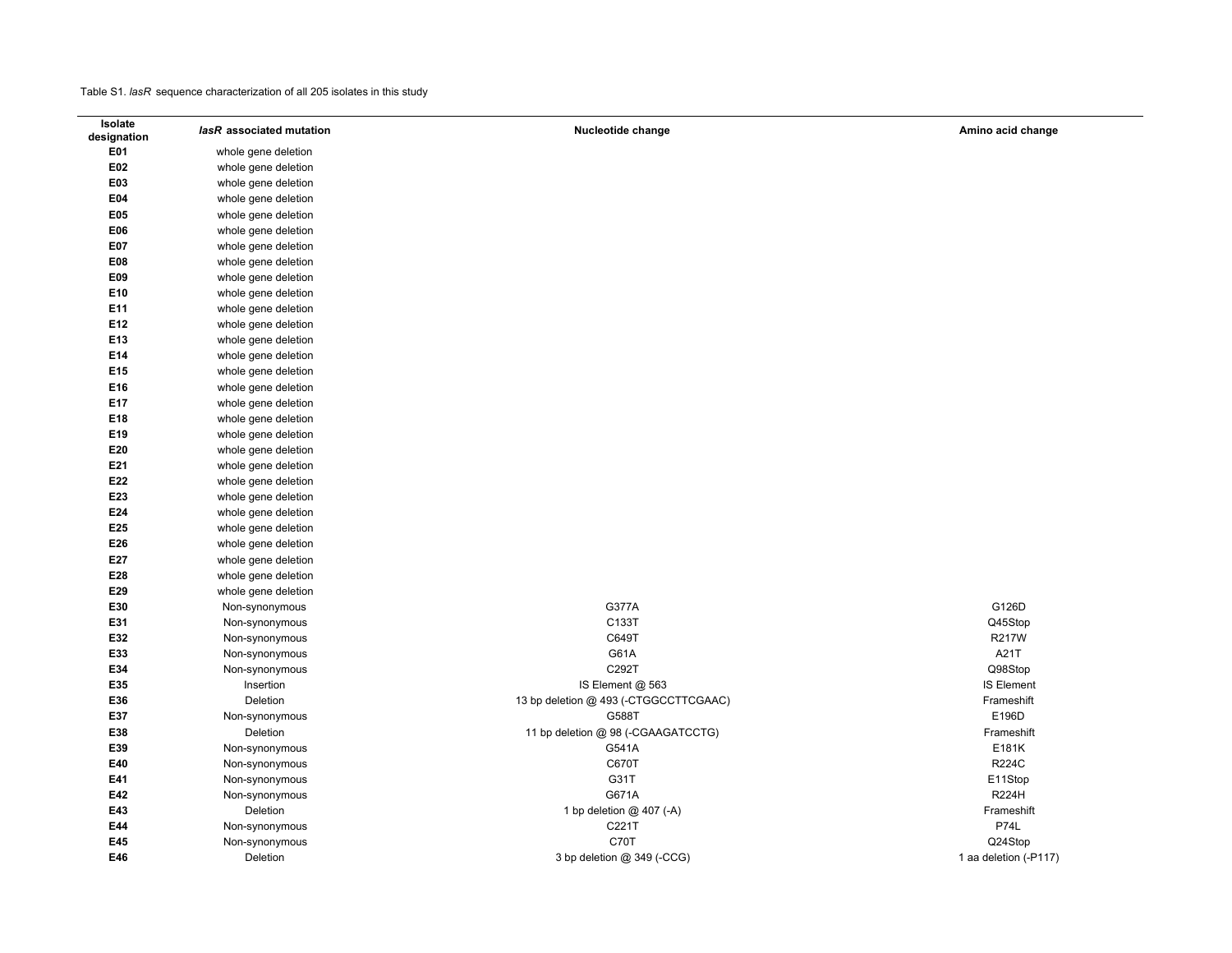| E47 | Insertion      | 1 bp insertion $@342 (+T)$            | Frameshift        |
|-----|----------------|---------------------------------------|-------------------|
| E48 | Non-synonymous | C181A                                 | <b>R61S</b>       |
| E49 | Non-synonymous | G56A                                  | W19Stop           |
| E50 | Non-synonymous | C564A                                 | C188Stop          |
| E51 | Wildtype       | Wildtype                              | Wildtype          |
| E52 | Non-synonymous | C706T                                 | <b>L236F</b>      |
| E53 | Insertion      | IS Element @ 129                      | <b>IS Element</b> |
| E54 | Non-synonymous | C350T                                 | P117L             |
| E55 | Non-synonymous | G386A                                 | S129N             |
| E56 | Non-synonymous | G338A                                 | G113E             |
| E57 | Non-synonymous | G307T                                 | E103Stop          |
| E58 | Non-synonymous | C692T                                 | A231V             |
| E59 | Non-synonymous | A625G                                 | N209D             |
| E60 | Non-synonymous | <b>T68G</b>                           | L23R              |
| E61 | Non-synonymous | <b>T707G</b>                          | <b>L236R</b>      |
| E62 | Non-synonymous | A467T                                 | D156V             |
| E63 | Non-synonymous | A653G                                 | <b>K218R</b>      |
| E64 | Deletion       | 5 bp deletion @ 445 (-CCGAC)          | Frameshift        |
| E65 | Non-synonymous | G616A                                 | A206T             |
| E66 | Non-synonymous | C221A                                 | P74Q              |
| E67 | Non-synonymous | G179A                                 | W60Stop           |
| E68 | Non-synonymous | T227G                                 | <b>V76G</b>       |
| E69 | Non-synonymous | C611A                                 | S204Stop          |
| E70 | Non-synonymous | C631A                                 | <b>H211N</b>      |
| E71 | Non-synonymous | T592C                                 | S198P             |
| E72 | Non-synonymous | C556T                                 | Q186Stop          |
| E73 | Non-synonymous | G622A                                 | V208M             |
| E74 | Non-synonymous | G676                                  | V2261             |
| E75 | Non-synonymous | C670A                                 | <b>R224S</b>      |
| E76 | Non-synonymous | G184C                                 | E62Stop           |
| E77 | Non-synonymous | G571A                                 | G191S             |
| E78 | Non-synonymous | C665T                                 | <b>T222I</b>      |
| E79 | Insertion      | IS Element @ 130                      | <b>IS Element</b> |
| E80 | Deletion       | 4 bp deletion @ 319 bp (-GGCC)        | Frameshift        |
| E81 | Deletion       | 13 bp deletion @ 389 (-TCAGCGTGGAAGC) | Frameshift        |
| E82 | Insertion      | IS Element @ 630                      | <b>IS Element</b> |
| E83 | Non-synonymous | C413T                                 | A138V             |
| E84 | Non-synonymous | G704C                                 | G235A             |
| E85 | Insertion      | IS Element @ 143                      | <b>IS Element</b> |
| E86 | Deletion       | 11 bp deletion @ 97 (-TCGAAGATCCT)    | Frameshift        |
| E87 | Insertion      | IS Element @ 241                      | <b>IS Element</b> |
| E88 | Non-synonymous | C692A                                 | A231D             |
| E89 | Non-synonymous | G543C                                 | E181D             |
| E90 | Deletion       | 1 bp deletion @ 170 (-C)              | Frameshift        |
| E91 | Insertion      | IS Element @ 705                      | <b>IS Element</b> |
| E92 | Non-synonymous | G490T                                 | G164Stop          |
| E93 | Insertion      | IS Element @ 140                      | <b>IS Element</b> |
| E94 | Insertion      | IS Element @ 139                      | IS Element        |
| E95 | Non-synonymous | G671T                                 | <b>R224L</b>      |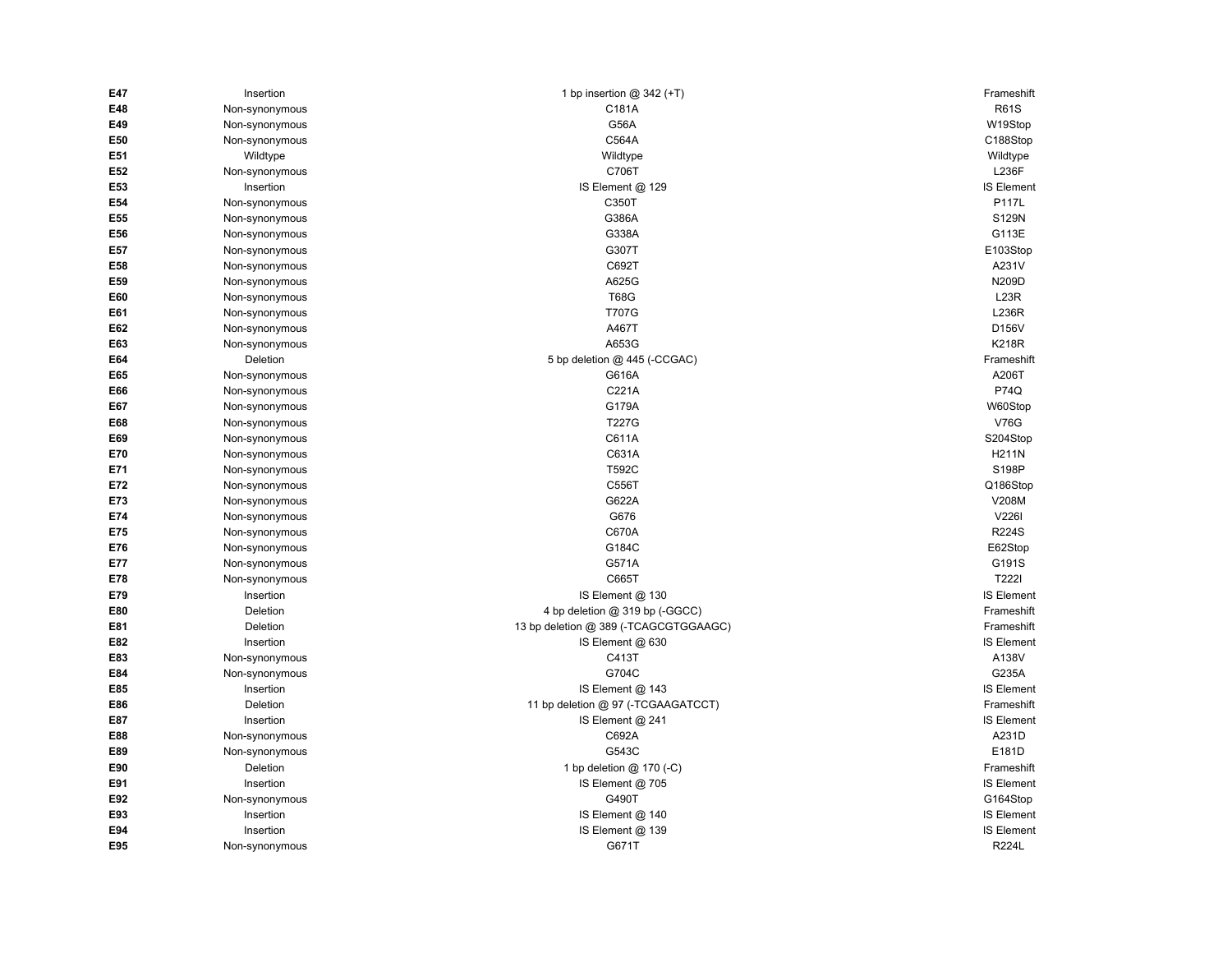| E96              | Insertion      | IS Element @ 266                                                    | <b>IS Element</b>                            |
|------------------|----------------|---------------------------------------------------------------------|----------------------------------------------|
| E97              | Insertion      | IS Element @ 600                                                    | <b>IS Element</b>                            |
| E98              | Insertion      | 1 bp insertion $@$ 415 (+C)                                         | Frameshift                                   |
| E99              | Non-synonymous | T629G                                                               | F210C                                        |
| E100             | Non-synonymous | A641G                                                               | <b>N214S</b>                                 |
| E101             | Deletion       | 1 bp deletion @ 422 (-A)                                            | Frameshift                                   |
| E102             | Non-synonymous | C646T                                                               | <b>R216W</b>                                 |
| E103             | Non-synonymous | <b>T68C</b>                                                         | L <sub>23</sub> P                            |
| E104             | Non-synonymous | A532G                                                               | T178A                                        |
| E105             | Deletion       | 2 bp deletion @ 2 (-TG)                                             | Frameshift                                   |
| E106             | Non-synonymous | C239T                                                               | <b>T801</b>                                  |
| E107             | Non-synonymous | G539A                                                               | R180Q                                        |
| E108             | Non-synonymous | C355T                                                               | H119Y                                        |
| E109             | Non-synonymous | A223C                                                               | <b>T75P</b>                                  |
| E110             | Non-synonymous | G <sub>25</sub> A                                                   | E9K                                          |
| E111             | Non-synonymous | A542G                                                               | E181G                                        |
| E112             | Insertion      | IS Element @ 716                                                    | <b>IS Element</b>                            |
| E113             | Non-synonymous | <b>T55C</b>                                                         | W <sub>19R</sub>                             |
| E114             | Insertion      | 1 bp insertion $@$ 452 (+C)                                         | Frameshift                                   |
| E115             | Non-synonymous | C220T                                                               | <b>P74S</b>                                  |
| E116             | Non-synonymous | C683A                                                               | A228D                                        |
| E117             | Non-synonymous | A712G                                                               | T238A                                        |
| E118             | Insertion      | 1 bp insertion $@$ 449 (+C)                                         | Frameshift                                   |
| E119             | Insertion      | IS Element @ 463                                                    | <b>IS Element</b>                            |
| E120             | Insertion      | 8 bp insertion @ 639 (+CATATGGG)                                    | Frameshift                                   |
| E121             | Non-synonymous | G376T                                                               | G126C                                        |
| E122             | Non-synonymous | G92T                                                                | G31V                                         |
| E123             | Non-synonymous | C617T                                                               | A206V                                        |
| E124             | Non-synonymous | G376A                                                               | G126S                                        |
| E <sub>125</sub> | Non-synonymous | C280T                                                               | Q94Stop                                      |
| E126             | Non-synonymous | G654T                                                               | <b>K218N</b>                                 |
| E127             | Non-synonymous | C564G                                                               | C188W                                        |
| E128             | Insertion      | IS Element @ 551                                                    | <b>IS Element</b>                            |
| E129             | Non-synonymous | C149T                                                               | A50V                                         |
| E130             | Non-synonymous | T662A                                                               | V221E                                        |
| E <sub>131</sub> | Non-synonymous | A580G                                                               | S194G                                        |
| E132             | Insertion      | 1 bp insertion @ 173 (+G)                                           | Frameshift                                   |
| E133             | Non-synonymous | G313A                                                               | A105T                                        |
| E134             | Non-synonymous | C683T                                                               | A228V                                        |
| E135             | Deletion       | 30 bp deletion @ 604 (-AACTGCTCGGAAGCCAATGTGAACTTCCAT)              | 10 aa deletion (-NCSEANVNFH 201-212)         |
| E136             | Deletion       | 11 bp deletion @ 423 (-CCGTTTCATGG)                                 | Frameshift                                   |
| E137             | Non-synonymous | G455A                                                               | W152Stop                                     |
| E138             | Deletion       | 14 bp deletion @ 565 (-GCCATCGGCAAGAC)                              | Frameshift                                   |
| E139             | Non-synonymous | T178G                                                               | <b>W60G</b>                                  |
| E140             | Deletion       | 1 bp deletion @ 564 (-C)                                            | Frameshift                                   |
| E141             | Insertion      | 42 bp insertion @ 141 (+GAAGATCCTGTTCGGCCTGTTGCCTAAGGACAGCCAGGACTA) | Stop + 7 aa insertion @ 47 (+*KILFGLLPKDSQD) |
| E142             | Non-synonymous | C219A                                                               | D73E                                         |
| E143             | Non-synonymous | A605T                                                               | N2021                                        |
| E144             | Non-synonymous | G585A                                                               | W195Stop                                     |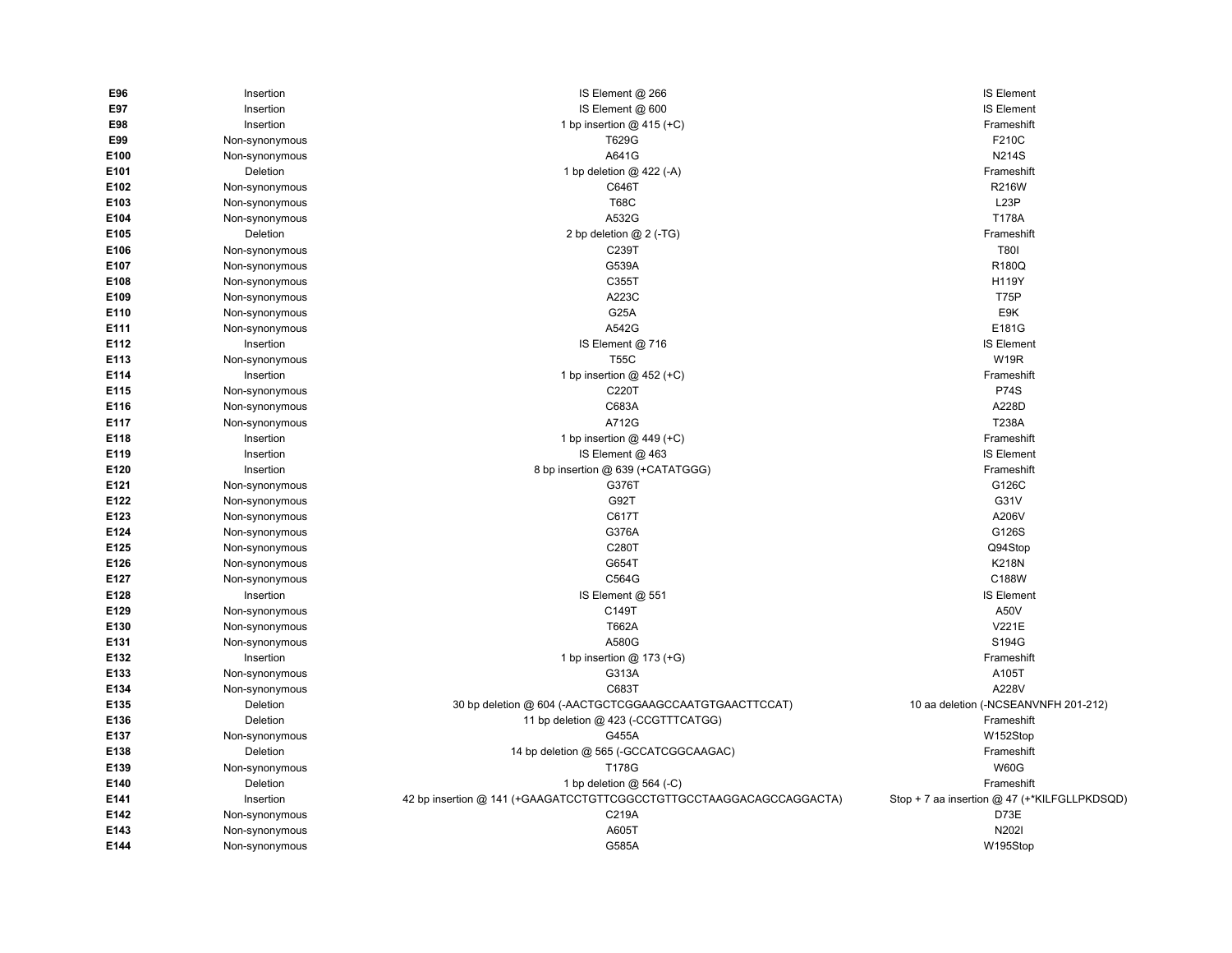| E145 | Non-synonymous | C219G                                             | D73E                             |
|------|----------------|---------------------------------------------------|----------------------------------|
| E146 | Non-synonymous | G638A                                             | G213E                            |
| E147 | Deletion       | 2 bp deletion @ 562 (-TG)                         | Frameshift                       |
| E148 | Non-synonymous | C165A                                             | <b>N55K</b>                      |
| E149 | Deletion       | 1 bp deletion @ 337 (-G)                          | Frameshift                       |
| E150 | Non-synonymous | G377C                                             | G126A                            |
| E151 | Non-synonymous | G199C                                             | A67P                             |
| E152 | Non-synonymous | G182A                                             | R61H                             |
| E153 | Insertion      | IS Element @ 647                                  | <b>IS Element</b>                |
| E154 | Non-synonymous | C350T                                             | <b>P117L</b>                     |
| E155 | Non-synonymous | T559C                                             | <b>W187R</b>                     |
| E156 | Non-synonymous | G226T                                             | <b>V76F</b>                      |
| E157 | Deletion       | 1 bp deletion @ 414 (-C)                          | Frameshift                       |
| E158 | Non-synonymous | G661A                                             | V221M                            |
| E159 | Non-synonymous | G264A                                             | W88Stop                          |
| E160 | Insertion      | 3 bp insertion @ 334 (+TTG)                       | 1 aa insertion @ 112 (+L)        |
| E161 | Insertion      | 1 bp insertion $@$ 452 (+A)                       | Frameshift                       |
| E162 | Non-synonymous | C529G                                             | <b>L177V</b>                     |
| E163 | Non-synonymous | G691A                                             | A231T                            |
| E164 | Non-synonymous | G415T                                             | E139Stop                         |
| E165 | Non-synonymous | G703A                                             | G235S                            |
| E166 | Non-synonymous | G654C                                             | <b>K218N</b>                     |
| E167 | Deletion       | 1 bp deletion @ 339 (-G)                          | Frameshift                       |
| E168 | Non-synonymous | <b>T707C</b>                                      | L236P                            |
| E169 | Non-synonymous | C437A                                             | S146Stop                         |
| E170 | Insertion      | 24 bp insertion @ 355 (+GTGTATGGGCTGACCATGCCGCTG) | 8 aa insertion @ 119 (+VYGLTMPL) |
| E171 | Non-synonymous | T316C                                             | S106P                            |
| E172 | Non-synonymous | <b>G57A</b>                                       | W19Stop                          |
| E173 | Deletion       | 10 bp deletion @ 583 (-TGGGAGATAT)                | Frameshift                       |
| E174 | Non-synonymous | T583A                                             | <b>W195R</b>                     |
| E175 | Deletion       | 1 bp deletion @ 663 (-G)                          | Frameshift                       |
| E176 | Deletion       | 10 bp deletion @ 627 (-CTTCCATATG)                | Frameshift                       |
| E177 | Non-synonymous | G386A                                             | S129N                            |
| E178 | Non-synonymous | G319C                                             | A107P                            |
| E179 | Non-synonymous | G560A                                             | W187Stop                         |
| E180 | Non-synonymous | G547A                                             | E183K                            |
| E181 | Insertion      | IS Element @ 561                                  | <b>IS Element</b>                |
| E182 | Insertion      | 4 bp insertion @ 580 (+GACC)                      | Frameshift                       |
| E183 | Non-synonymous | C478T                                             | Q160Stop                         |
| E184 | Non-synonymous | G337C                                             | G113R                            |
| E185 | Non-synonymous | C668A                                             | S223Y                            |
| E186 | Non-synonymous | C314T                                             | A105V                            |
| E187 | Insertion      | IS Element @ 239                                  | <b>IS Element</b>                |
| E188 | Non-synonymous | T452C                                             | L151P                            |
| E189 | WT             |                                                   |                                  |
| E190 | WT             |                                                   |                                  |
| E191 | WT             |                                                   |                                  |
| E192 | WT             |                                                   |                                  |
| E193 | WT             |                                                   |                                  |
|      |                |                                                   |                                  |